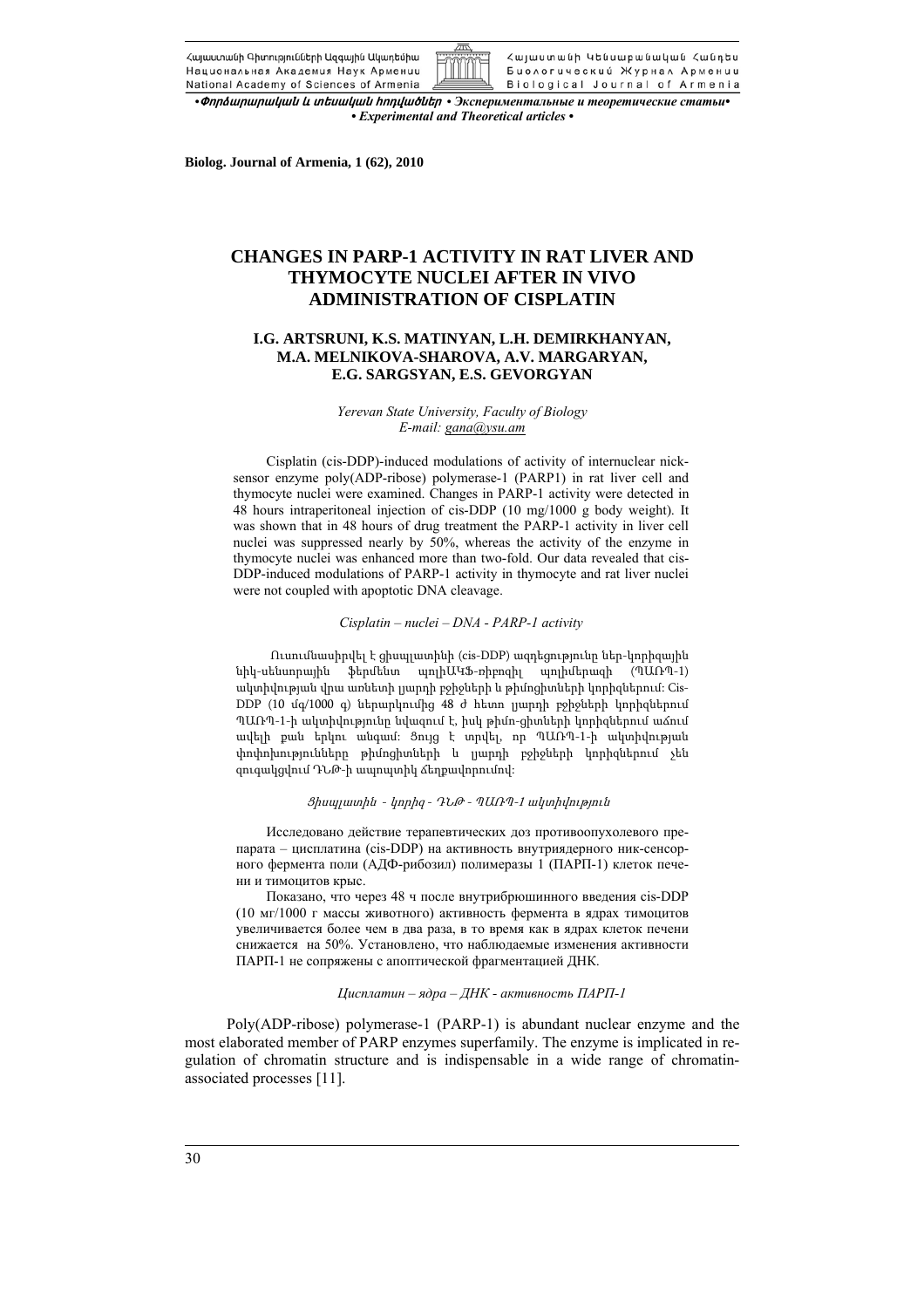PARP-1 possesses activities to cleave NAD+ and transfer ADP-ribose residues from to γ-carboxy groups of glutamine or, in a lesser extend, to asparagine residues of target proteins including itself (processes are recognized as trans- and auto-poly(ADPribos)ylation respectively). These are the common types of PARP activities that account for about 99% of ADP-ribosyl polymers in the living cells. Multiple ADP-ribose units (usually 50-200) can form linear or branched polymers attached to proteins [4].

The PARP-1 activity significantly increases in the presence of single or doublestrand DNA breaks and PARP-1 is defined as an effective nick sensor enzyme. PARP-1 protein dimerization is found to be a requisite for high enzymatic activity. However, the DNA-PARP-1-binding stoichiometry and further activation of the enzyme depends upon the character of DNA strand breaks [18]. Investigations comes to show that in the absence of DNA breaks and in physiological conditions the activity of PARP-1 can be modulated by non B forms of DNA e.g. Z conformation, hairpins and cruciforms [15, 21] and various physiologic cellular components [13]. High negative charge of ADP-ribose polymers is responsible for dramatic changes in conformation of acceptor chromatin -associated proteins [9]. Polyribosylation of histone H1 and other chromatinassociated proteins eventually leads to changes in chromatin architecture and activities in the adjacent chromatin regions [12, 14].

The main nuclear target proteins for PARP-1 are p53, NK-kB, histones, topoisomerases, DNA-dependent protein kinase, DNA repairing machinery proteins and endonuclease DNAS1L3 [14, 22]. Involvement of these proteins in regulation of basic nuclear functions determines the crucial role of PARP-1 in cell response to different genotoxic and cytotoxic agents (oxidizing and alkylating agents, UV and ionizing radiation). In the case of moderate DNA damage the PARP-1 activation plays a central role in acute and effective DNA repair which is essential for cell survival. In contrast, massive and unrepairable DNA damage is caused by activation of PARP-1 which lead to rapid depletion of intracellular  $NAD^+$  [20, 23]. In effort to restore NAD content the cells consume ATP. The ability of the cell to retain the ATP content on the level which is sufficient for organized destruction of intracellular structures directs the process of cell death towards apoptotic program, while the failure in ATP production lead to energetic collapse and finally to necrotic death. Thus, PARP-1 determines the choice of deathstyle of damaged cells in multicellular organisms and plays a role of a molecular switch between different programs of cell demise [6, 8].

In addition to well known role of PARP-1 in basic nuclear functions it was shown, that suppression of the enzymic activity sensitizes cancer cells to ionizing radiation and to a wide range of DNA damaging agents that are widely used in anticancer therapies e.g. cis-DDP, topoisomerase 1 inhibitors and DNA methylating agents [16М. Cis-DDP is one of the most effective and broad-spectrum cytotoxic anticancer drugs. However, arising resistance of cancer cells to the drug undermines its curative potential. To overcome this problem the doses of administrated cis-DDP are gradually increased which leads to manifestation of severe side effects that are originated from cytotoxic features of the drug.

The involvement of PARP-1 in processes of determining the choice of cell death pathways as well as cell surveillance requires the elucidation of mechanisms underlying regulation of PARP-1 activity in response to cytotoxic stimuli. We suppose that this strategy helps to develop new effective approaches in therapies against cancer. Thus, in present study we attempt to examine whether PARP-1 activities in liver cell and thymocyte nuclei of rats are affected after *in vivo* treatment with cisplatin.

*Material and Methods.* All the chemicals used in this study were obtained from Sigma, USA. Experiments were performed on white, outbred male rats 4-6 weeks old weighting 100-120 grams. Water solution of cis-DDP was injected intraperitoneally (0.5 and 1 mg per 100 g animal weight). Animals were decapitated in 24 and 48 hours drug injection. The nuclei of liver and thymus cells were isolated by Hewish et al [10].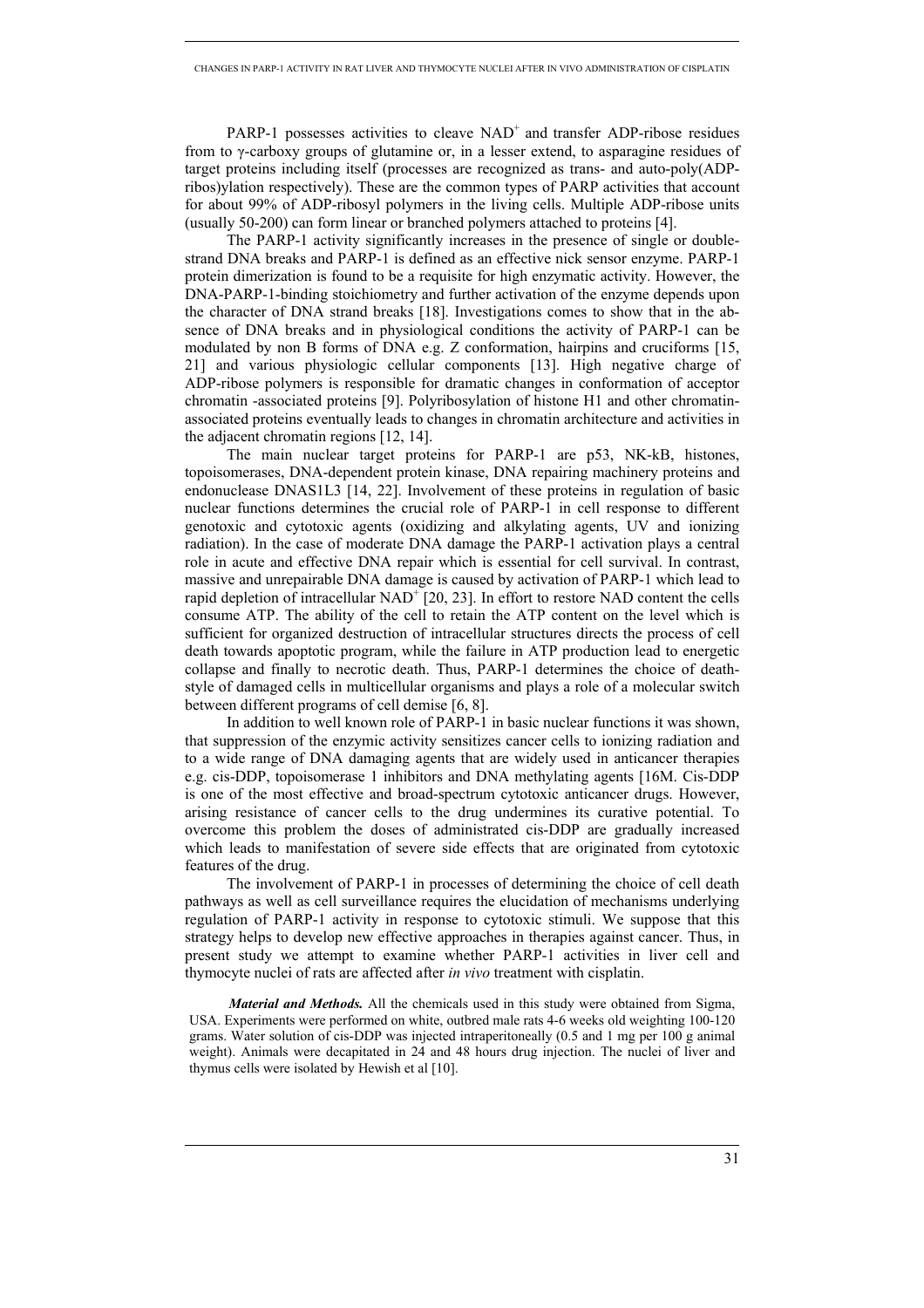PARP-1 activity was measured by direct quantification of NAD content [19]. The assay was adapted to quantitation of  $NAD<sup>+</sup>$  consumed by isolated nuclei.

Briefly, the nuclear pellets were gently resuspended in PARP assay buffer (0,25 M sucrose, 1 mM CaCl<sub>2</sub> 6 mM MgCl<sub>2</sub>,  $0,15$  mM spermine,  $0,5$  mM spermidine, 60 mM KCl, 15 mM NaCl, 25 mM Tris, pH 7,4). The density of nuclear suspension was normalized according to DNA content (1mg/ml). PARP reaction was initiated by addition of  $NAD<sup>+</sup>$  stock solution to nuclear suspension in PARP assay buffer to  $0.5 \text{ mM NAD}^+$  final concentration. The reaction proceeded for  $8 \text{ min}$  (at  $37\text{°C}$ ) and was stopped by removal of nuclei from reaction mixture by centrifugation at 13 000 g for 2 min. The supernatants were transferred to new tubes and was aliquot (700  $\mu$ l. NAD<sup>+</sup> quantification was performed in these aliquots by sequential addition of 2M KOH and 20% acetophenone (in EtOH), yielding final concentrations of KOH, acetophenone and formic acid as in original assay [19]. The PARP assay buffer which contained  $0.5 \text{ mM NAD}^+$  was set as standard and its absorbance was measured at 378 nm alongside the samples derived from nuclear suspensions. The amount of  $NAD<sup>+</sup>$  present in samples of nuclear suspensions in PARP assay buffer was determined by subtraction the absorbance of test sample from the standard.

DNA preparation and electrophoresis was performed by methods described elsewhere [1].

*Results and discussion.* It is well documented that very often tumorigenesis is coupled with disability of malignant cells to undergo suicide apoptotic program. Recently a new death pathway was established which is induced by poly(ADPribose)polymers and is mediated by PARP-1 [17, 24]. Thus, PARP-1-mediated cell death can be enhanced at several points downstream or upstream of PARP-1 activation. Coming from this, the development of drugs that can modulate PARP-1 activity is one of promising approaches in cancer therapy. However, one should take into account that after *in vivo* drug administration the healthy cells undergo drug effects alongside with malignant ones.

This study was devoted to the examination whether cis-DDP has an impact on PARP-1 activity of rat thymocyte and liver cells nuclei. The data shown in Fig. 1 demonstrate that initial PARP-1 activity in thymocyte nuclei is considerably higher than in liver cell nuclei. This data are in good agreement with early report [7], where the highest poly(ADP-ribosyl)ating activity was determined in extracts of rethiculoendothelial cells, thymus and secondary immune organs.

![](_page_2_Figure_6.jpeg)

**Fig. 1**. The baseline activity of PARP-1 in liver cell and thymocyte nuclei.

It should be mentioned that the vast majority of studies devoted to cis-DDP effects were performed on different cell lines and cultures. Common exposure to drug in these experiments does not exceed 24-48 hours. Thus, in present study we examine the effect of cis-DDP on PARP-1 activity of thymocyte and liver cells nuclei after 24 and 48 hours of drug treatment of the healthy rats.

According to our data the low therapeutic doze of cisplatin (5 mg/1000 g) has no appreciable effect on PARP-1 activity in examined nuclei in 24 and 48 hours of drug administration (Fig.2).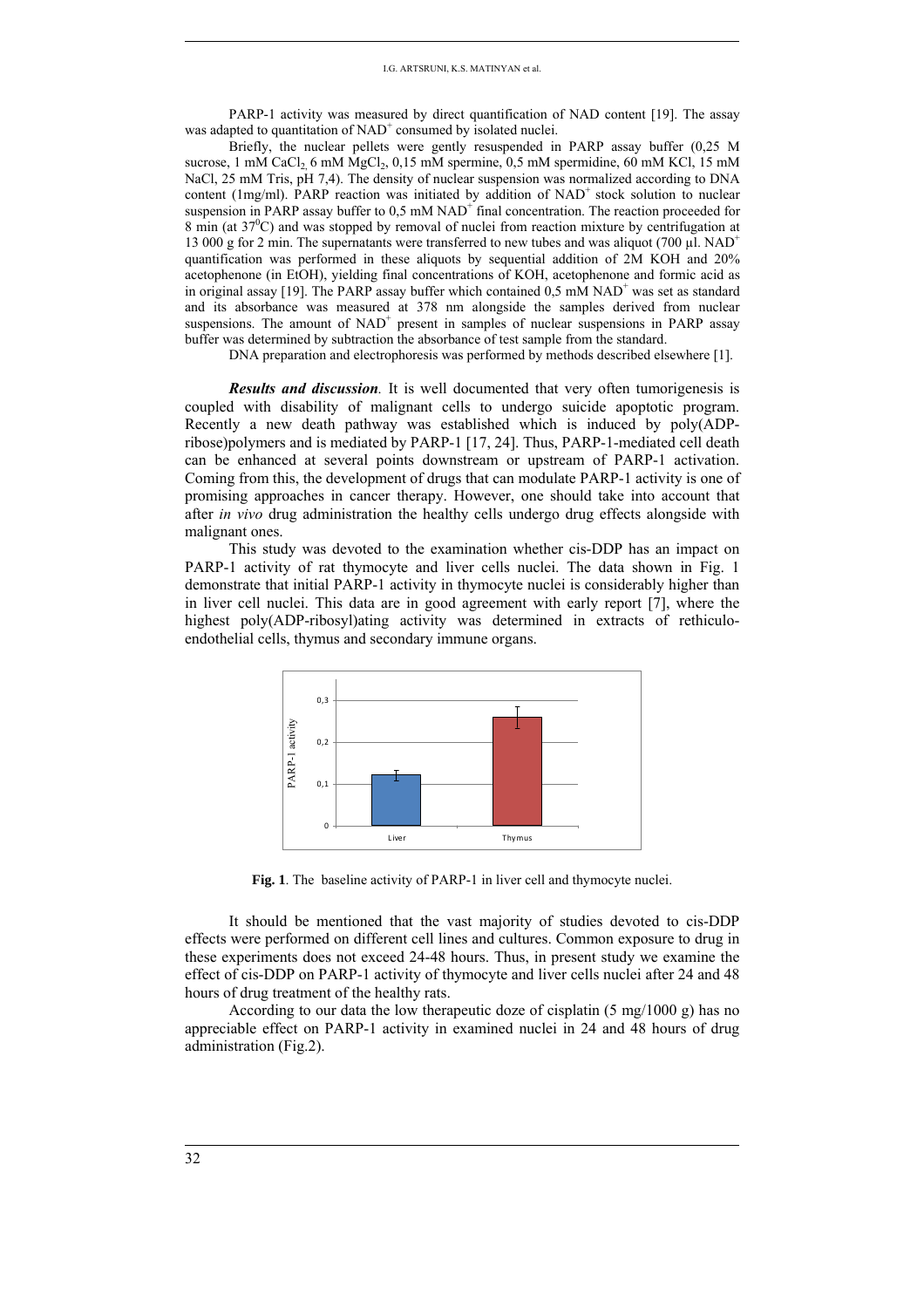![](_page_3_Figure_1.jpeg)

**Fig. 2**. PARP-1 activity in liver cell and thymocyte nuclei after *in vivo* administration of 5 mg/1000 g of cisplatin

![](_page_3_Figure_3.jpeg)

**Fig. 3**. Changes in PARP-1 activity in liver cell and thymocyte nuclei induced by 10mg/1000g cis-DDP injection

Administration of 10 mg/1000 g cis-DDP doesn't affect the activity of PARP-1 in first 24 hours. However, in further 24 hours i.e. 48 hours of drug treatment with latter doze of drug a drastic (more than two-fold) elevation of PARP-1 activity in thymocyte nuclei was detected.

The changes of PARP-1 activity in liver cell nuclei in 24 hours of high doze cis-DDP treatment were unreliable. After 48 hours of drug administration unexpected decrease (nearly by 50%) of the enzyme activity in nuclei from liver cells was detected (the data shown in Fig.3).

 Cis-DDP is recognized as highly effective anticancer drug which triggers multifactorial biochemical responses in cells. Though the mechanisms of cis-DDP cytotoxity are complex, the binding of the drug to genomic DNA and forming of cis-DDP -DNA adducts of different types are recognized as the most prominent steps in the chain of biochemical events that occurred in the cells treated with cis-DDP. Generally, it is considered that the local lesions in DNA structure enhance PARP-1 affinity to DNA, which causes activation of the enzyme. Thus, activation of PARP-1 in thymocyte nuclei, which was detected herein, may be the result of the DNA bending or formation of kinks that were generated by cisplatin-DNA adducts. Nevertheless, our data show that *in vivo* administration of cis-DDP caused inactivation of PARP-1 in liver cell nuclei and these results seems inconsistent to previous supposal. Taking into account that though DNA damage may have significant impact on PARP-1 activity the final outcome is determined by the type of alteration [13] we consider that variations in chromatin architecture of thymocyte and liver cell nuclei can underlay this controversy.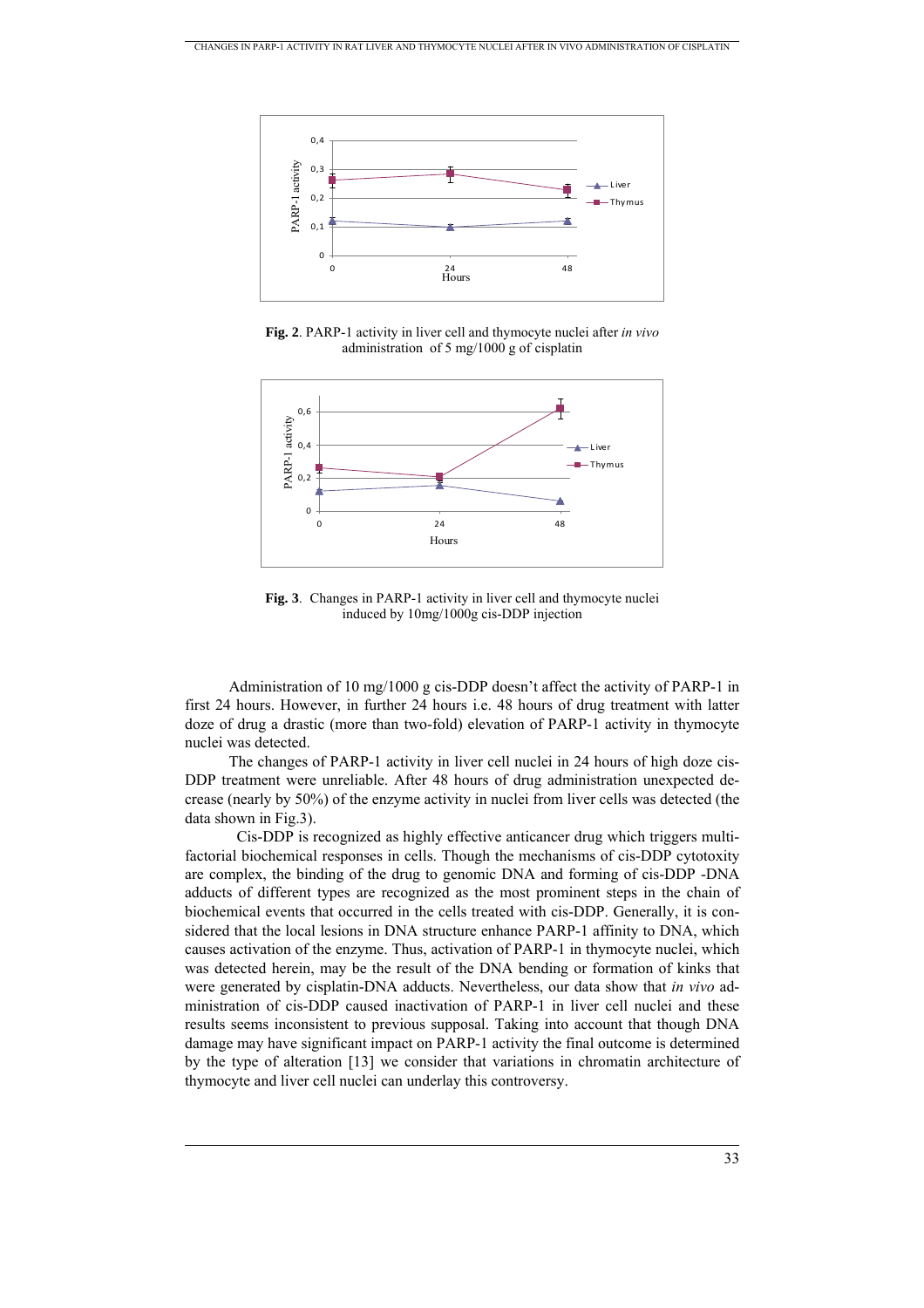It is documented that the variations in chromatin architecture can maintain formation of different types of cis-DDP-DNA adducts [2] Cepeda et al., 2007], which can in turn, enforce different rotational settings of DNA in nucleosomes [3]. We suppose that changes in DNA positioning enforced by cis-DDP-DNA adducts in liver cell nuclei can differ from those produced in thymocyte nuclei and may foster PARP-1 detachment from chromatin fiber which finally leads to inactivation of the enzyme.

It is well known that apoptosis is one of widely accepted measures of drug cytotoxicity. One of the most characteristic features of biochemical events that underlay execution phase of this cell-suicide program is internucleosomal DNA fragmentation and inactivation of PARP-1 via cleavage by caspase-3, -7. In present study we were interested to examine whether cisDDP-induced suppression of PARP-1 activity was coupled with DNA fragmentation in liver cell nuclei.

Our data show that *in vivo* administration of cisDDP in dozes examined so far didn't cause internucleosomal DNA cleavage in the liver cell (Fig. 4) or thymocyte nuclei (the data are not shown) in 24-48 hours of the drug treatment. Taking into consideration the fact that internucleosomal DNA cleavage is the hallmark of apoptosis we can suppose that *in vivo* treatment of rats with cisDDP doesn't cause apoptosis in examined cells at least in 48 hours of drug administration.

![](_page_4_Figure_4.jpeg)

Fig. 4. Rat liver nuclei DNA after *in vivo* treatment of animals with cis-DDP.

### **REFERENCES**

- Unonnuh h. 9., Մատինյան Կ. Ս., Մելնիկովա-Շարովա Մ. Ա., Գևորգյան Է. Ս.  $\mathbf{1}$ Ինսուլինի ազդեցությունը քրոմատինի ինտերնուկլեոսոմային ճեղքավորման վրա առնետի լյարդի կորիզներում. հայաստանի կենսաբ. հանդես, 3, 60, էջ 6-11, 2008:
- 2. Cepeda V., Fuertes M.A., Castilla J., Alonso C., Quevedo c., Perez J.M. Biochemical mechanisms of cisplatin cytotoxicity. Anti-Cancer Agents in Medical Chemistry, 7, pp. 3-18, 2007.
- 3. Danford A.J, Wang D, Wang Q, Tullius T.D, Lippard S.J. Platinum anticancer drug damage enforces a particular rotational setting of DNA in nucleosomes. Proceedings of the National Academy of Sciences USA, 102, 35, pp. 12311-12316, 2005.
- 4. D'Amours D., Desnoyers S., D'Silva I., and G.G. Poirier. Poly(ADP-ribosyl)ation reactions in the regulation of nuclear functions. Biochem. J., 342, pp. 249-268, 1999.